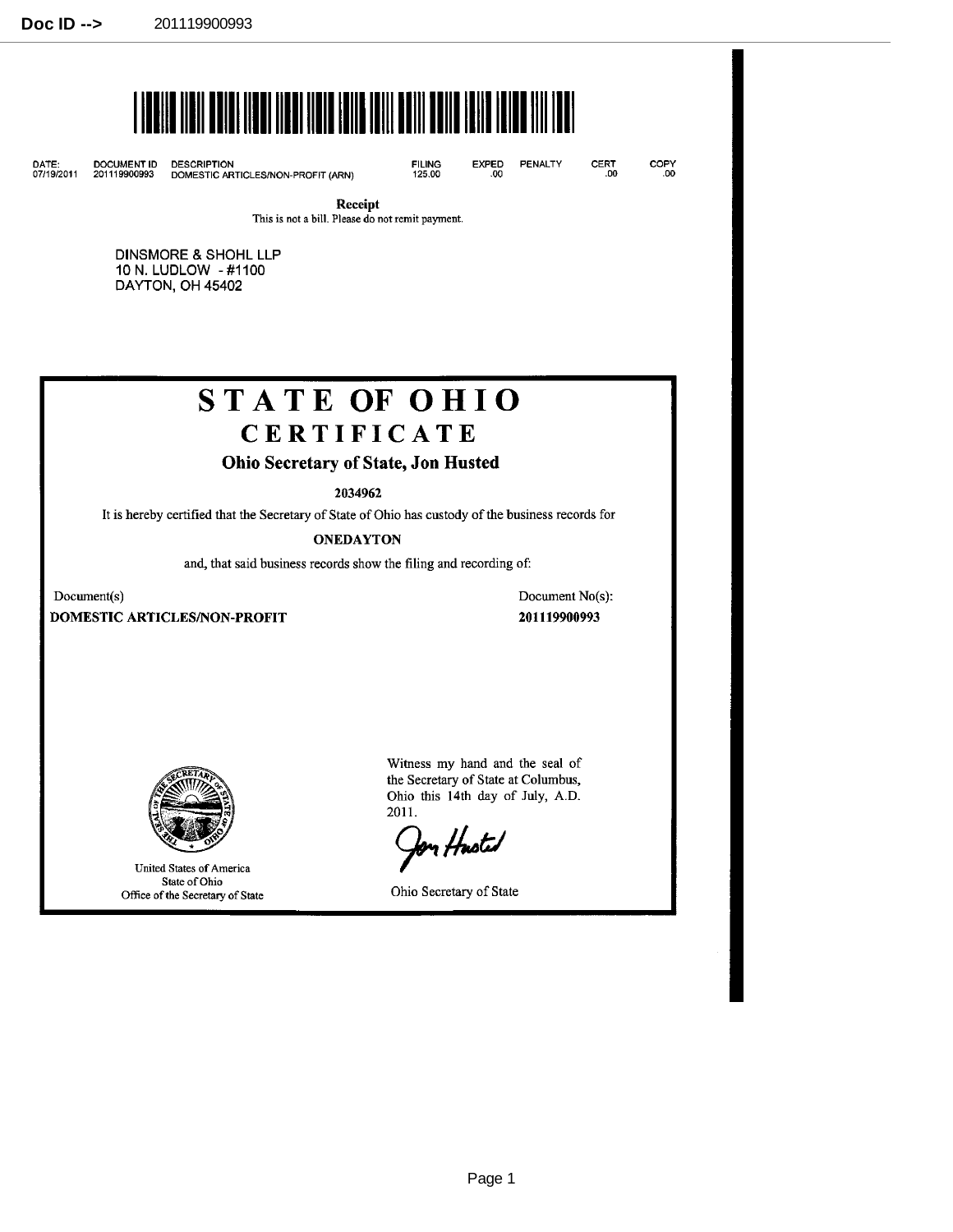| Prescribed by:                                                                                                                                |                                                                                                                                                                              | <b>Expedite this Form: (Select One)</b>                 |                                                                                          |  |  |  |
|-----------------------------------------------------------------------------------------------------------------------------------------------|------------------------------------------------------------------------------------------------------------------------------------------------------------------------------|---------------------------------------------------------|------------------------------------------------------------------------------------------|--|--|--|
|                                                                                                                                               |                                                                                                                                                                              | Mail Form to one of the Following:                      |                                                                                          |  |  |  |
|                                                                                                                                               | Central Ohio: (614) 466-3910                                                                                                                                                 |                                                         | PO Box 1390<br>$\mathbf{C}^{\text{Yes}}$                                                 |  |  |  |
|                                                                                                                                               | Toll Free: 1-877-SOS-FILE (1-877-767-3453)                                                                                                                                   |                                                         |                                                                                          |  |  |  |
|                                                                                                                                               |                                                                                                                                                                              |                                                         | *** Requires an additional fee of \$100 ***<br><b>PO Box 670</b><br>⊚∧o                  |  |  |  |
|                                                                                                                                               | www.sos.state.oh.us<br>e-mail: busserv@sos.state.oh.us                                                                                                                       |                                                         |                                                                                          |  |  |  |
|                                                                                                                                               | INITIAL ARTICLES OF INCORPORATION<br>(For Domestic Profit or Nonprofit)<br>Filing Fee \$125.00<br>THE UNDERSIGNED HEREBY STATES THE FOLLOWING:                               |                                                         | A 1991 29 14 28 29 31                                                                    |  |  |  |
| (CHECK ONLY ONE (1) BOX)<br>(1) Articles of Incorporation                                                                                     |                                                                                                                                                                              |                                                         | Articles of Incorporation Professional                                                   |  |  |  |
| Profit                                                                                                                                        | $(2)$ Articles of Incorporation<br>Nonprofit                                                                                                                                 | (3)]<br>(170-ARP)                                       |                                                                                          |  |  |  |
| $(113-ARF)$                                                                                                                                   | (114-ARN)                                                                                                                                                                    | Profession                                              |                                                                                          |  |  |  |
| ORC 1701                                                                                                                                      | ORC 1702                                                                                                                                                                     | ORC 1785                                                |                                                                                          |  |  |  |
| Name of Corporation                                                                                                                           | OneDayton<br>Davton                                                                                                                                                          | Montgomery                                              |                                                                                          |  |  |  |
|                                                                                                                                               | (City)                                                                                                                                                                       | (County)                                                |                                                                                          |  |  |  |
|                                                                                                                                               | (mm/dd/yyyy)                                                                                                                                                                 | the date must be a date on or after the date of filing. | Date specified can be no more than 90 days after date of filing. If a date is specified, |  |  |  |
|                                                                                                                                               |                                                                                                                                                                              |                                                         |                                                                                          |  |  |  |
| <b>FIRST</b><br><b>SECOND: Location</b><br>Effective Date (Optional)<br>$\sqrt{\phantom{a}}$ Check here if additional provisions are attached |                                                                                                                                                                              |                                                         |                                                                                          |  |  |  |
|                                                                                                                                               | Complete the information in this section if box (2) or (3) is checked. Completing this section is optional if box (1) is checked.<br>Purpose for which corporation is formed |                                                         |                                                                                          |  |  |  |
| THIRD:                                                                                                                                        | The corporation is organized and shall be operated exclusively for the promotion of social                                                                                   |                                                         |                                                                                          |  |  |  |
|                                                                                                                                               | welfare within the meaning of Section $501(c)(4)$ or the Internal Revenue Code of 1986                                                                                       |                                                         |                                                                                          |  |  |  |
|                                                                                                                                               | (or the corresponding provisions of any future United States internal revenue law),                                                                                          |                                                         |                                                                                          |  |  |  |
|                                                                                                                                               | including, without limitation thereto, the following: [Continued on Exhibit A attached]                                                                                      |                                                         |                                                                                          |  |  |  |
|                                                                                                                                               |                                                                                                                                                                              |                                                         |                                                                                          |  |  |  |
|                                                                                                                                               | Complete the information in this section if box (1) or (3) is checked.                                                                                                       |                                                         |                                                                                          |  |  |  |

(Refer to instructions if needed}

 $\overline{\phantom{a}}$ 

532 Page1of3 Last Revised: May 2002

(No. of Shares) (Type) (Par Value)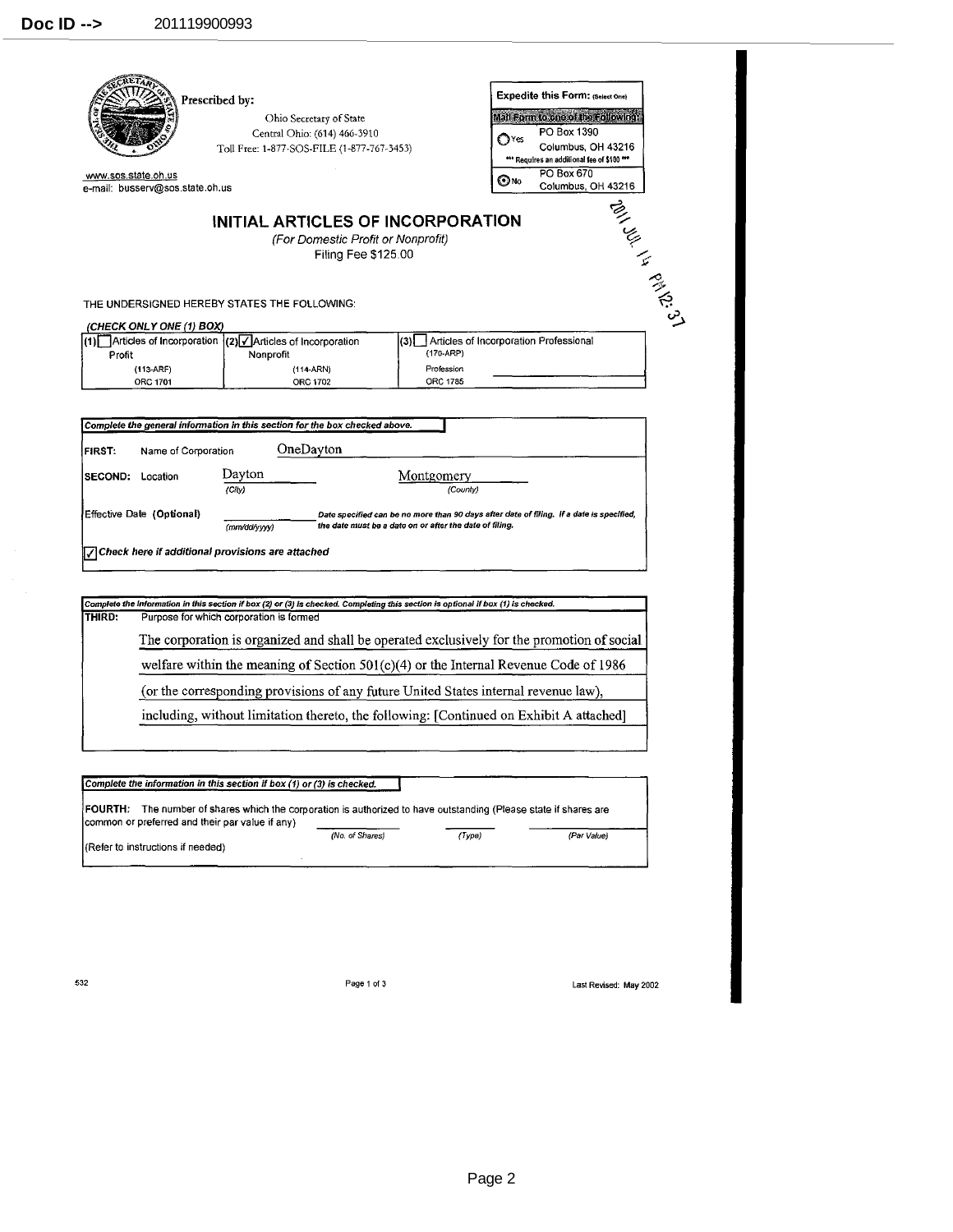|                 | FIFTH: The following are the names and addresses of the individuals who are to serve as initial Directors. |                                                                  |                                              |            |                   |  |  |
|-----------------|------------------------------------------------------------------------------------------------------------|------------------------------------------------------------------|----------------------------------------------|------------|-------------------|--|--|
|                 | (Name)                                                                                                     |                                                                  |                                              |            |                   |  |  |
|                 | (Street)                                                                                                   | NOTE: P.O. Box Addresses are NOT acceptable.                     |                                              |            |                   |  |  |
|                 | (City)                                                                                                     |                                                                  | (State)                                      | (Zip Code) |                   |  |  |
|                 | (Name)                                                                                                     |                                                                  |                                              |            |                   |  |  |
|                 | (Street)                                                                                                   | NOTE: P.O. Box Addresses are NOT acceptable.                     |                                              |            |                   |  |  |
|                 | (City)                                                                                                     |                                                                  | (State)                                      | (Zip Code) |                   |  |  |
|                 | (Name)                                                                                                     |                                                                  |                                              |            |                   |  |  |
|                 | (Street)                                                                                                   |                                                                  | NOTE: P.O. Box Addresses are NOT acceptable. |            |                   |  |  |
|                 | (City)                                                                                                     |                                                                  | (State)                                      | (Zip Code) |                   |  |  |
|                 | Must be authenticated<br>(signed) by an authorized<br>representative<br>(See Instructions)                 | Authorized Representative<br>Joshua J. Chernesky<br>(print name) | ernsh                                        |            | 7/13/2011<br>Date |  |  |
|                 |                                                                                                            |                                                                  |                                              |            |                   |  |  |
|                 |                                                                                                            |                                                                  |                                              |            |                   |  |  |
|                 |                                                                                                            | Authorized Representative                                        |                                              |            | Date              |  |  |
|                 |                                                                                                            | (print name)                                                     |                                              |            |                   |  |  |
|                 |                                                                                                            |                                                                  |                                              |            |                   |  |  |
|                 |                                                                                                            | Authorized Representative                                        |                                              |            | Date              |  |  |
| <b>REQUIRED</b> |                                                                                                            | (print name)                                                     |                                              |            |                   |  |  |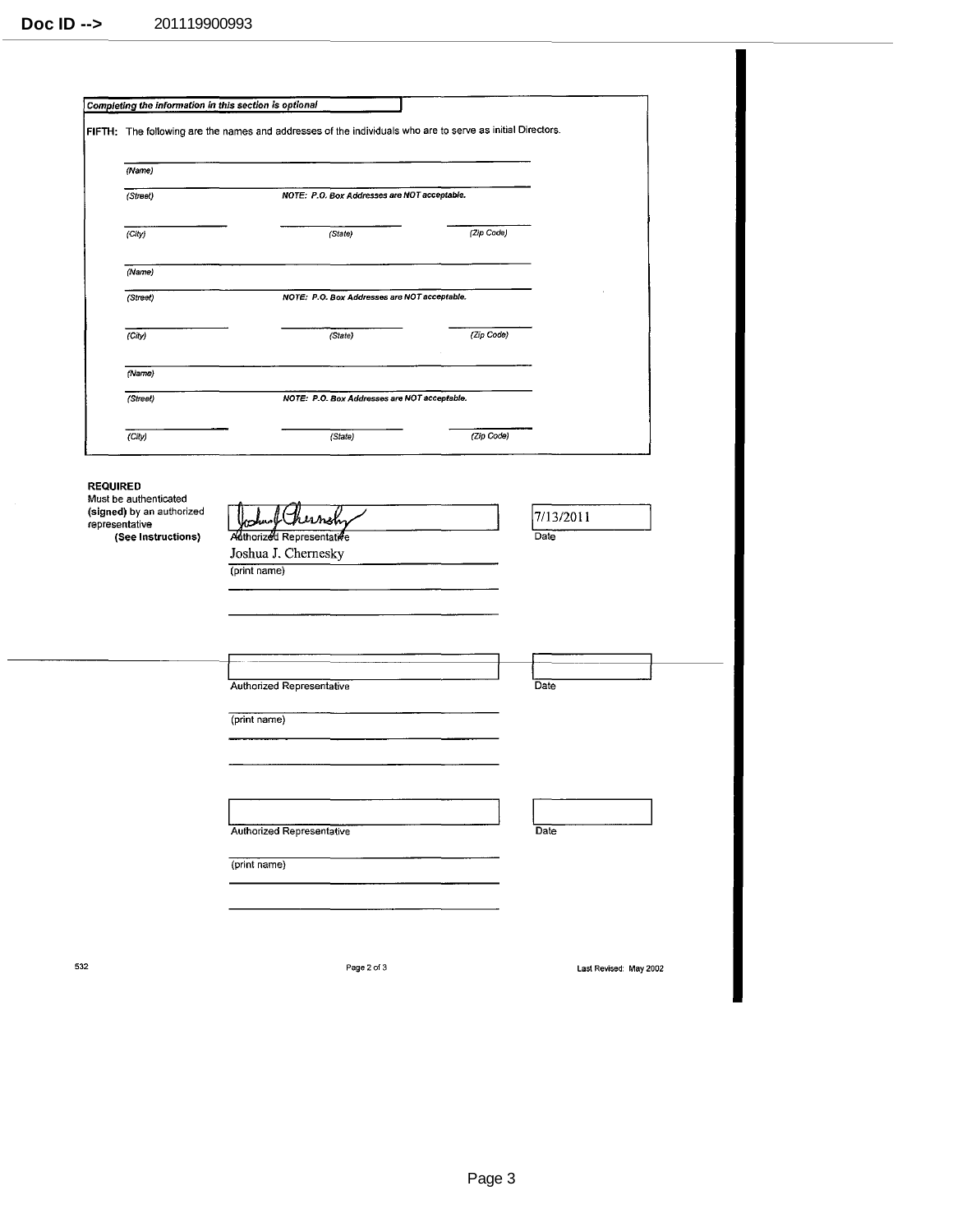$\sim$   $\sim$ 

|                                                          | Complete the information in this section if box (1) (2) or (3) is checked.                                                                                                                |                                          |                       |
|----------------------------------------------------------|-------------------------------------------------------------------------------------------------------------------------------------------------------------------------------------------|------------------------------------------|-----------------------|
|                                                          |                                                                                                                                                                                           |                                          |                       |
|                                                          | ORIGINAL APPOINTMENT OF STATUTORY AGENT                                                                                                                                                   |                                          |                       |
|                                                          |                                                                                                                                                                                           | OneDayton                                |                       |
|                                                          | The undersigned, being at least a majority of the incorporators of<br>hereby appoint the following to be statutory agent upon whom any process, notice or demand required or permitted by |                                          |                       |
|                                                          | statute to be served upon the corporation may be served. The complete address of the agent is                                                                                             |                                          |                       |
| CH&K Agent Service, Inc.                                 |                                                                                                                                                                                           |                                          |                       |
| (Name)                                                   | 10 Courthouse Plaza SW - Suite 1100                                                                                                                                                       |                                          |                       |
| (Street)                                                 | NOTE: P.O. Box Addresses are NOT acceptable.                                                                                                                                              |                                          |                       |
| Dayton                                                   | .Ohio                                                                                                                                                                                     | 45402                                    |                       |
| (City)                                                   |                                                                                                                                                                                           | (Zip Code)                               |                       |
| Must be authenticated by an<br>authorized representative |                                                                                                                                                                                           |                                          | 7/13/2011             |
|                                                          | Althorized Representative                                                                                                                                                                 |                                          | Date                  |
|                                                          |                                                                                                                                                                                           |                                          |                       |
|                                                          |                                                                                                                                                                                           |                                          |                       |
|                                                          | <b>Authorized Representative</b>                                                                                                                                                          |                                          | Date                  |
|                                                          |                                                                                                                                                                                           |                                          |                       |
|                                                          |                                                                                                                                                                                           |                                          |                       |
|                                                          | Authorized Representative                                                                                                                                                                 |                                          | Date                  |
|                                                          |                                                                                                                                                                                           | <b>ACCEPTANCE OF APPOINTMENT</b>         |                       |
| The Undersigned,                                         | CH&K Agent Service, Inc.                                                                                                                                                                  |                                          | , named herein as the |
| Statutory agent for.                                     | OneDayton                                                                                                                                                                                 |                                          |                       |
|                                                          | , hereby acknowledges and accepts the appointment of statutory agent for said entity.                                                                                                     |                                          |                       |
|                                                          | Signature $by: \bigtriangledown$                                                                                                                                                          | <b>AStatutory Agent)</b>                 |                       |
|                                                          |                                                                                                                                                                                           | Joshua J. Chernesky, Assistant Secretary |                       |

 $\hat{\mathcal{A}}$ 

532 Page 3 of3 last Revised: May 2002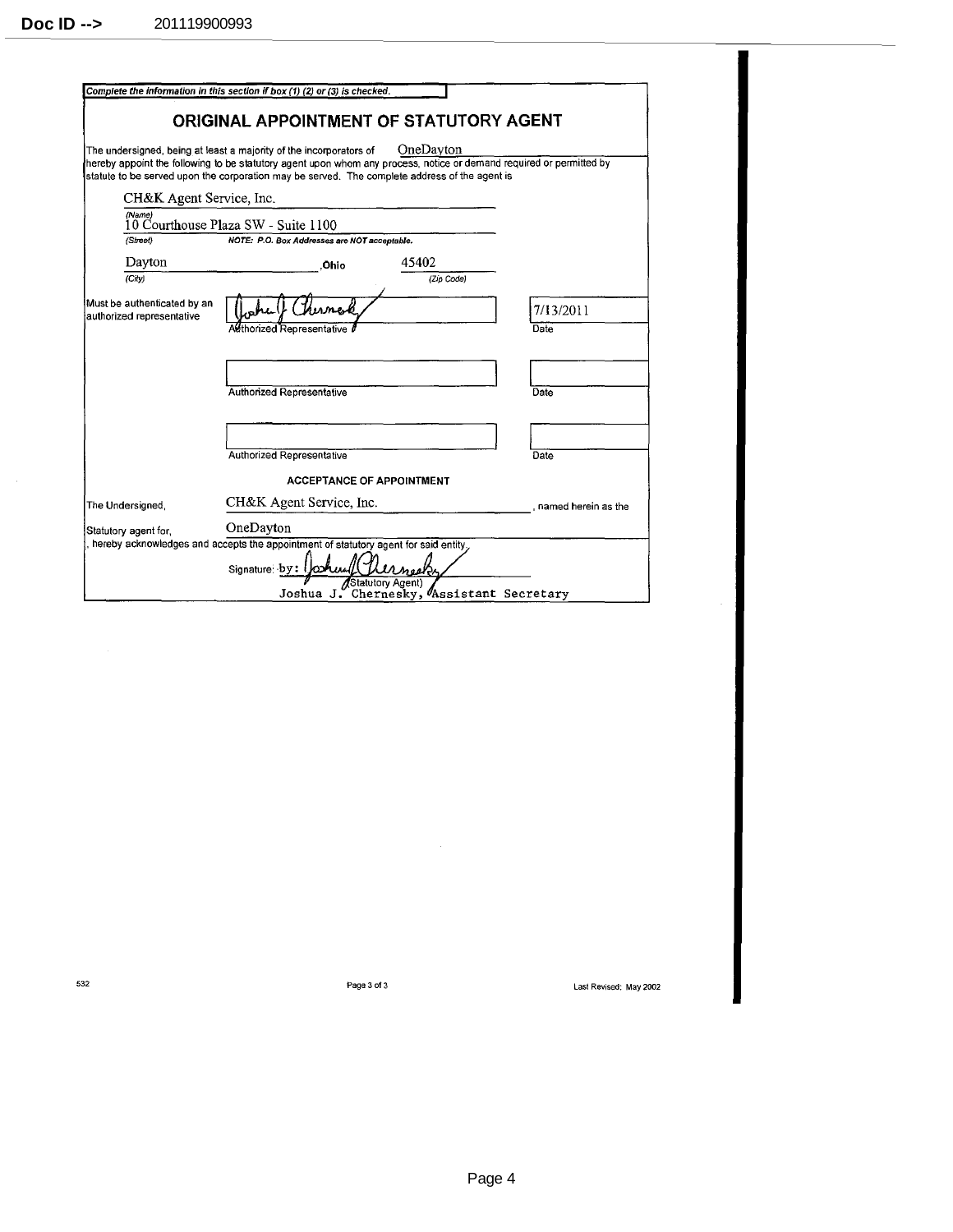### **EXHIBIT** "A"

#### **Articles of Incorporation**

**of** 

#### **OneDayton**

#### **THIRD** (continued):

A. To promote the social welfare of the citizens of the Miami Valley;

B. To research, develop and promote the distribution of information about the benefits of regional collaboration;

C. To improve prosperity and competitiveness of the Miami Valley by acting as a catalyst for regional service consolidations;

D. To initiate and implement collaborative economic development efforts;

E. To encourage the development of public policies that will lead to greater economic opportunity and a better quality of life for citizens of the Miami Valley; and

F. To engage in any lawful act or activity and to do all things necessary, convenient, or expedient to further the general purpose of the corporation either alone or **in**  association with other corporations, firms, associations or individuals.

**SIXTH:** The corporation shall have no initial members.

**SEVENTH:** No part of the net earnings or assets of the corporation shall inure to the benefit of, or be distributable to, its members, directors, officers, or other private persons, except that the corporation shall be authorized and empowered to pay reasonable compensation for services rendered and to make payments and distributions in furtherance of the purposes set forth in Article Third hereof. Notwithstanding any other provisions of these Articles, the corporation shall not carry on any other activities not permitted to be carried on by a corporation exempt from Federal income tax under Section  $501(c)(4)$  of the Internal Revenue Code of 1986 (or the corresponding provision of any future United States internal revenue law).

**EIGHTH:** Upon the dissolution of the corporation, the Board of Directors shall, after paying or making provision for the payment of all the liabilities of the corporation, distribute all of the then remaining assets of the corporation to such one or more organizations which qualify as exempt organizations under Section 50l(c)(3) or Section 50l(c)(4) of the Internal Revenue Code of 1986 (or the corresponding provisions of any future United States internal revenue law), as the Board of Directors shall determine. Any of such assets not so disposed of shall be directed by the Court of Common Pleas of the County in which the principal office of the corporation is then located exclusively to such organization or organizations which are organized and operated

288182vl